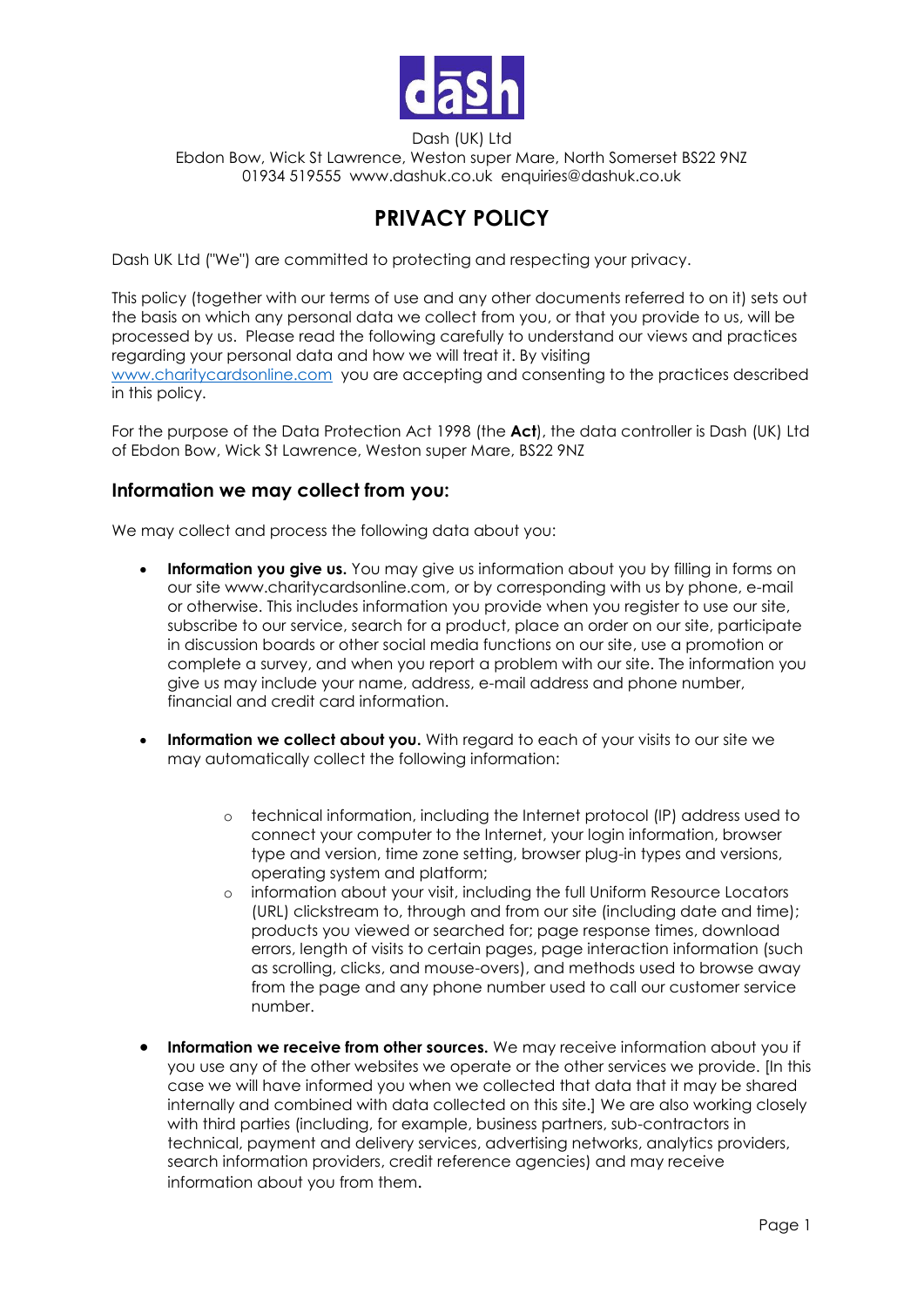# **Cookies**

Our website uses cookies to distinguish you from other users of our website. This helps us to provide you with a good experience when you browse our website and also allows us to improve our site. For detailed information on the cookies we use and the purposes for which we use them see our Cookie policy.

### **Uses made of the information**

We use information held about you in the following ways:

- **Information you give to us.** We will use this information:
	- o to carry out our obligations arising from any contracts entered into between you and us and to provide you with the information, products and services that you request from us;
	- o to provide you with information about other goods and services we offer that are similar to those that you have already purchased or enquired about;
	- o to provide you, or permit selected third parties to provide you, with information about goods or services we feel may interest you. If you are an existing customer, we will only contact you by electronic means (e-mail or SMS) with information about goods and services similar to those which were the subject of a previous sale or negotiations of a sale to you. If you are a new customer, and where we permit selected third parties to use your data, we (or they) will contact you by electronic means only if you have consented to this. If you do not want us to use your data in this way, or to pass your details on to third parties for marketing purposes, please tick the relevant box situated on the form on which we collect your data
	- o to notify you about changes to our service;
	- o to ensure that content from our site is presented in the most effective manner for you and for your computer.
- **Information we collect about you.** We will use this information:
	- o to administer our site and for internal operations, including troubleshooting, data analysis, testing, research, statistical and survey purposes;
	- o to improve our site to ensure that content is presented in the most effective manner for you and for your computer;
	- o to allow you to participate in interactive features of our service, when you choose to do so;
	- o as part of our efforts to keep our site safe and secure;
	- o to measure or understand the effectiveness of advertising we serve to you and others, and to deliver relevant advertising to you;
	- o to make suggestions and recommendations to you and other users of our site about goods or services that may interest you or them.
- **Information we receive from other sources.** We may combine this information with information you give to us and information we collect about you. We may us this information and the combined information for the purposes set out above (depending on the types of information we receive).

### **Disclosure of your information:**

We may share your personal information with any member of our group, which means our subsidiaries, our ultimate holding company and its subsidiaries, as defined in section 1159 of the UK Companies Act 2006.

We may share your information with selected third parties including: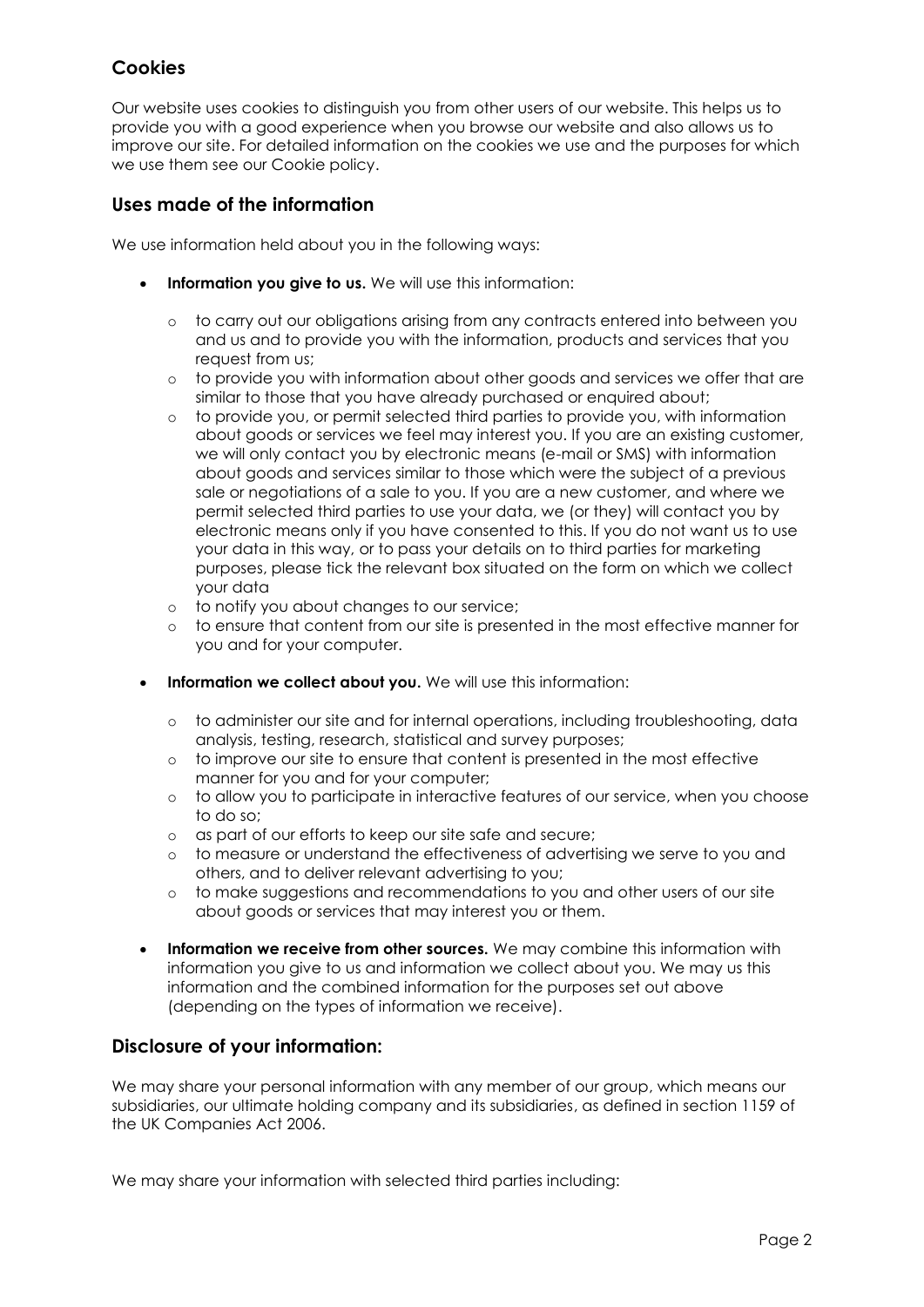- Business partners, suppliers and sub-contractors for the performance of any contract we enter into with [them or] you
- Advertisers and advertising networks that require the data to select and serve relevant adverts to you and others. [We do not disclose information about identifiable individuals to our advertisers, but we may provide them with aggregate information about our users (for example, we may inform them that 500 men aged under 30 have clicked on their advertisement on any given day). We may also use such aggregate information to help advertisers reach the kind of audience they want to target (for example, women in SW1). We may make use of the personal data we have collected from you to enable us to comply with our advertisers' wishes by displaying their advertisement to that target audience].
- Analytics and search engine providers that assist us in the improvement and optimisation of our site.
- Credit reference agencies for the purpose of assessing your credit score where this is a condition of us entering into a contract with you.

We may disclose your personal information to third parties:

- In the event that we sell or buy any business or assets, in which case we may disclose your personal data to the prospective seller or buyer of such business or assets.
- If Dash (UK) Ltd or substantially all of its assets are acquired by a third party, in which case personal data held by it about its customers will be one of the transferred assets.
- If we are under a duty to disclose or share your personal data in order to comply with any legal obligation, or in order to enforce or apply our terms of use or terms and conditions of supply and other agreements; or to protect the rights, property, or safety of Dash UK Ltd our customers, or others. This includes exchanging information with other companies and organisations for the purposes of fraud protection and credit risk reduction.

#### **Where we store your personal data:**

All information you provide to us is stored on our secure servers. Any payment transactions will be encrypted using SSL technology. Where we have given you (or where you have chosen) a password which enables you to access certain parts of our site, you are responsible for keeping this password confidential. We ask you not to share a password with anyone.

Unfortunately, the transmission of information via the internet is not completely secure. Although we will do our best to protect your personal data, we cannot guarantee the security of your data transmitted to our site; any transmission is at your own risk. Once we have received your information, we will use strict procedures and security features to try to prevent unauthorised access.

### **Your rights:**

You have the right to ask us not to process your personal data for marketing purposes. We will usually inform you (before collecting your data) if we intend to use your data for such purposes or if we intend to disclose your information to any third party for such purposes. You can exercise your right to prevent such processing by checking certain boxes on the forms we use to collect your data. You can also exercise the right at any time by contacting us at [enquiries@dashuk.co.uk.](mailto:enquiries@dashuk.co.uk)

Our site may, from time to time, contain links to and from the websites of our partner networks, advertisers and affiliates. If you follow a link to any of these websites, please note that these websites have their own privacy policies and that we do not accept any responsibility or liability for these policies. Please check these policies before you submit any personal data to these websites.